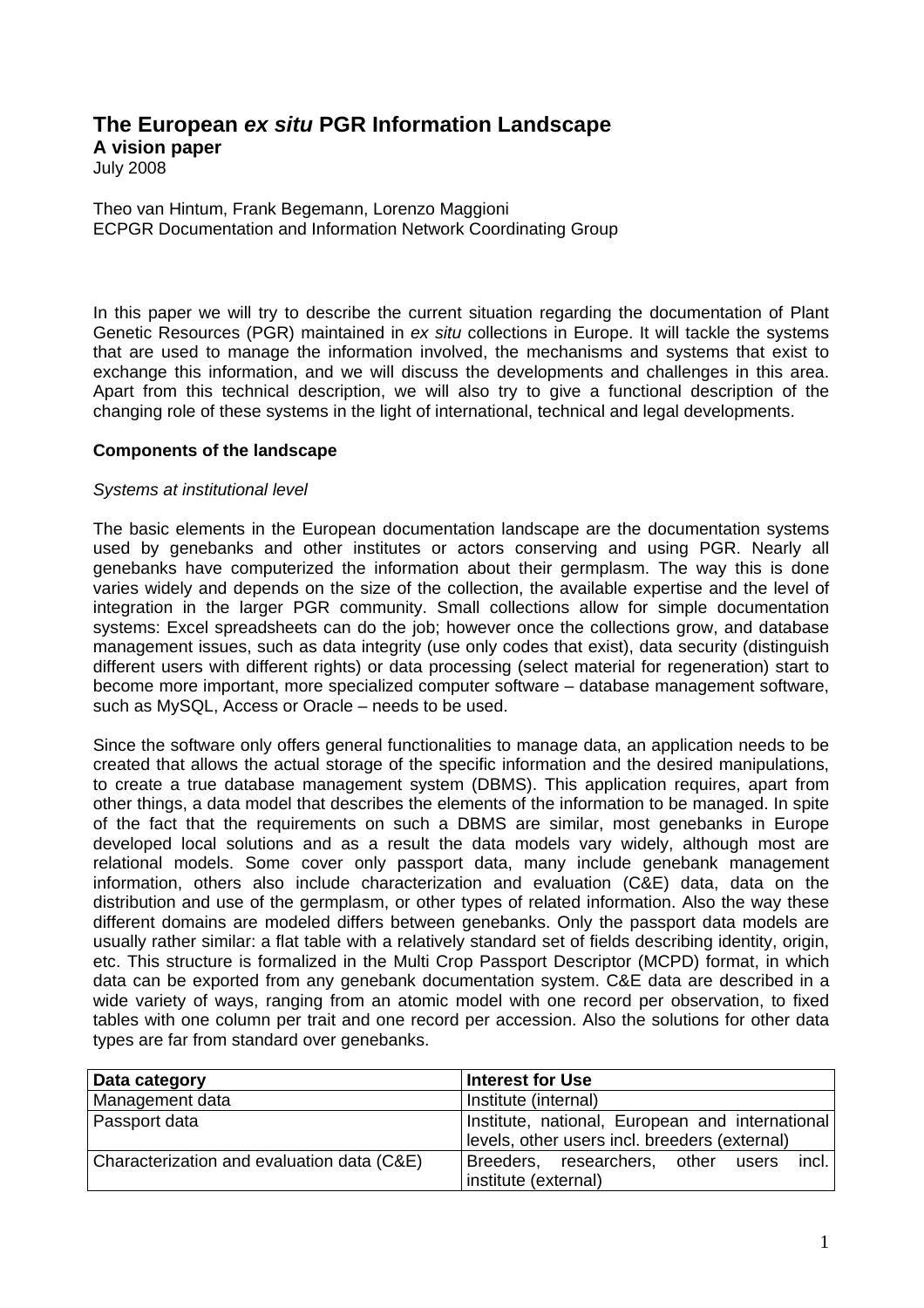| Data about distribution and use of germplasm |                                             |  | Institute (internal), national and international |
|----------------------------------------------|---------------------------------------------|--|--------------------------------------------------|
|                                              | administration (pre-defined interest group) |  |                                                  |

Concerning the content of the DBMS, i.e. the data itself, hardly any standard coding systems, controlled vocabularies or ontologies are used. Only for country codes the ISO three letter codes are commonly in use. Besides, FAO maintains a list of institute codes within the World Information and Early Warning System on Plant Genetic Resources (WIEWS) as an attempt to offer a standard reference for institute identification. Neither standard taxonomic systems, nor ontologies for trait names, nor other standards are systematically used despite attempts by Bioversity International, UPOV and others to promote descriptor lists with traits per crop and other initiatives.

Currently most European genebanks have a DBMS of some kind, but, as indicated these differ with regard to the database software used, their coverage of data domains, and data models and coding systems used. Furthermore also the data quality, functionality and accessibility to outside users differ widely.

# Systems at National level

If the information is properly collected and stored in a local DBMS, it is possible to extract it and combine it in other systems that not so much have the objective to curate the information, but rather to analyze it and use it for other purposes such as administrative or coordination purposes. The most prominent systems at this level are the National Inventories (NI) compiling part of the information of the documentation systems of the respective collection holders and other germplasm providers. The NI not only documents PGR information at the national level, it also builds the interface to documentation systems at the regional and international levels such as EURISCO (see below). Data categories covered by the National Inventories are passport data and data about the distribution and use of germplasm. The type of material to include in the NI is at country discretion and rests at national level (in most cases it is a decision of the National Focal Point (NFP): it ranges from accessions identified as available for exchange to the compilation of all available data in national institutions through the National Focal Points. Transparent terms of reference of what each NI is supposed to contain are currently not available in most cases.

Attempts to combine characterization and evaluation data (C&E data) from institutional databases at national levels have been made in a few countries. But due to the nature and complexity of these data and the very specific user needs, a generic approach to provide such data in a format really useful for breeders and other users at national level have not (yet) been developed in a satisfactory way. Furthermore, researchers in the private and public sector would not necessarily need data according to country borders but rather on a crop or trait basis which makes the development of such systems at the national level even more difficult to justify. However, the discussion about such a requirement seems useful.

# Systems at European level

European Central Crop Databases (ECCDBs)

Soon after the genebank documentation systems became computerized, scientists were tempted to combine the information of different systems and analyze the result to determine the coverage of the gene pool in the combined collections, but also to determine the redundancy between collections and try to coordinate activities of genebanks. This became apparent when some CCDBs played an important role in the formulation and coordination of recent EU-funded projects.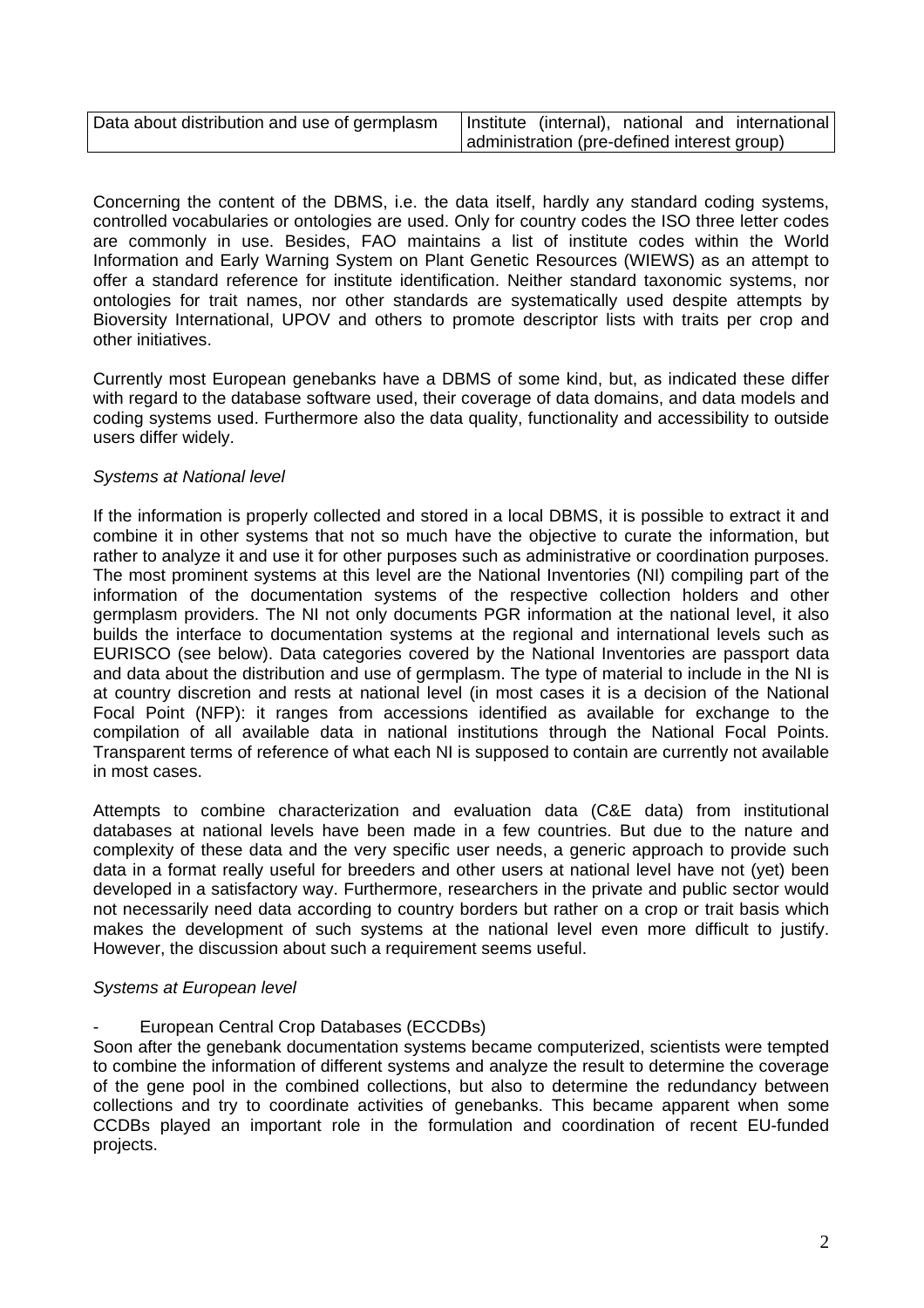Within the ECPGR crop working groups, creating a central crop database that combines the passport data of the collaborating institutes was a priority activity and a large number of such databases have consequently been set up. Creation and management of the ECCDBs was a voluntary input in kind contribution of voluntary institutes or scientists. With the ongoing commercialization of crop science including privatization of institutes this increasingly becomes an obstacle for their development and maintenance. A recent review by L. Maggioni listed 62 ECCDBs in Europe covering most species maintained in European genebanks. Taken together they comprise nearly 750,000 accessions. However, only 12 databases currently contain a limited number of C&E data. In conclusion, the ECCDBs vary widely with regard to their completeness, data quality, age of datasets, inclusion of C&E data, but also the possibility to search or download them via the web.

#### **EURISCO**

In an attempt to centralize all PGR passport information in Europe, irrespective of crop, a three year project called EPGRIS that was partly funded by the EU was started in 2000. It identified through the ECPGR Network a National Focal Point (NFP) in each European country, and supported the NFP as far as possible, in creating or further developing a National Inventory as an aggregate system with passport data from all germplasm collections that the country thought should be part of EURISCO. On top of the National Inventories, a central database was created in which the information could be uploaded and thus combined in one large database with passport information of germplasm maintained in Europe under ex situ conditions: EURISCO. When the project finished in 2003 there was a database with nearly 900,000 accessions, by far the largest of its kind, compared to the US system (GRIN) and the system of the CGIAR (SINGER). At that point the responsibility over the network of National Focal Points and the technical infrastructure of EURISCO was taken over by ECPGR providing a permanent and transparent infrastructure of the PGR data flow in Europe. The current EURISCO has over 1.1 million accessions from 239 holding institutions in 35 participating countries. It is currently undergoing a complete website re-design and update of the database technology, which is expected to improve its user-friendliness and its use as a data-analysis tool. Active improvement of the quality of the data that it contains is also required, and the frequency of updating by the NFPs should be increased.

# **Changes in the landscape**

With the recent developments with regard to the International Treaty on Plant Genetic Resources for Food and Agriculture (ITPGRFA) and the Convention on Biological Diversity (CBD) the need for new centralized systems has arisen. The European countries, almost all of them Contracting Parties to the ITPGRFA, will need to register the material they place in the Multilateral System (MLS), and some form of reporting of the transactions under the ITPGRFA will need to be organized. In a very cost-effective way with minimum additional changes, such registration could be integrated at all three levels, i.e., the institutional, national and European levels: the National Inventories receive such information from all institutes within the respective country and forward it via the agreed exchange format to EURISCO. This exchange format would need the addition of some fields to cover the additional information (see Figure 1). Based upon this existing infrastructure, every National Inventory and hence EURISCO will be able to indicate which accessions can be considered part of the MLS. Adjustments of the EURISCO protocols need further development. For the second component, i.e., the reporting of transactions, a similar concept could be feasible; however, no solution has been developed yet as these reports still require more discussions with respect to their level of detail.

In the last five years, the parallel development in the European scene of ECCDBs and of EURISCO has, in some occasions and for many reasons, obscured their complementary role and has sometimes given the impression of the co-existence of two redundant or competitive data gathering systems. Both users and database managers have in some cases complained about a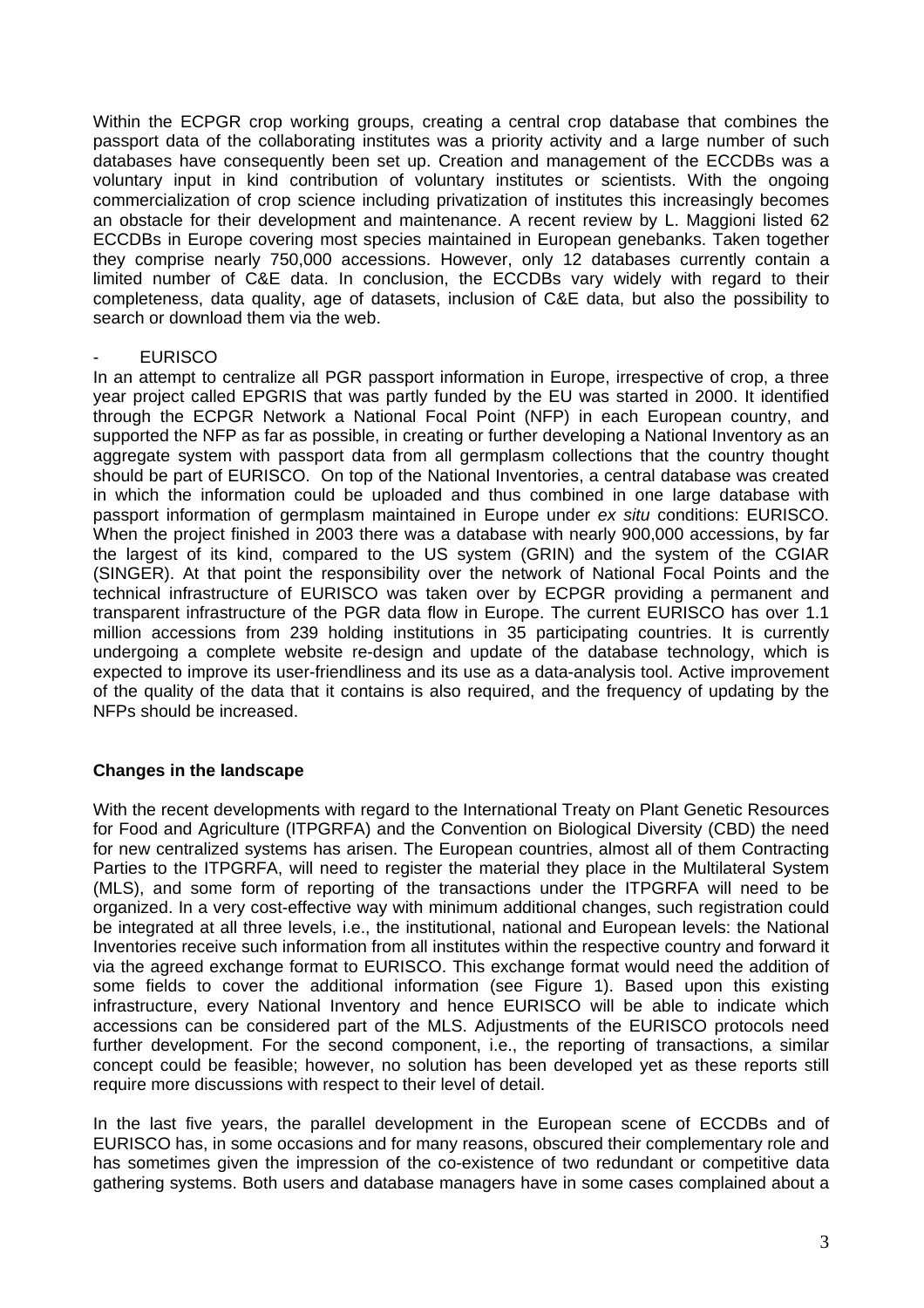confusion of roles of the existing tools. In the new PGR information landscape, all the elements to be developed through network collaboration, need to be clearly identified for their unique and essential role. The expectations towards the ECCDBs are gradually shifting from passport data gathering and compilation, towards inclusion of C&E data and data analysis (allow crop specific searches/visualizations, identification of Most Appropriate Accessions, duplications and gaps, definition of core collections, management needs, etc.). More than on the database, the focus and the challenge is on the database manager, who can also catalyze crop groups activities, such as improving data quality, supporting activities related to the European Genebank Integrated System (AEGIS) and promoting the expansion of the database towards becoming a more complex crop portal. EURISCO should further strengthen its role as "one stop shop" window on accession level passport data of European ex situ collections.

The ITPGRFA foresees as one of its supporting components in Article 17 a global information system to facilitate the exchange of information, based on existing information systems. The afore-mentioned information infrastructure with its institutional, national and European levels is certainly an essential contribution to this global system under the ITPGRFA. Furthermore, an initiative to create a global PGR accession level information system (ALIS) is being promoted by a tri- partnership funded proposal, including the Global Crop Diversity Trust. The intention is to have a common entry point to a distributed structure in order to enable users to identify and locate from world-wide available sources the germplasm most suitable for their needs. Existing regional catalogues, such as EURISCO and SINGER, as well as other regional systems are expected to play their role in providing germplasm data to the global level. This can also be an opportunity for a concerted exercise to develop new standards and to increase their use at the global level.

#### **Technical developments and challenges**

Information and Communication Technology (ICT) is the most prominent technology shaping and changing the world. What impact is it having and will it have on PGR documentation conservation and use?

#### Quality of information

Size of computers has decreased and the access to the systems has increased. In the 70's and 80's the computer was located in one cooled room, and operated by a few technicians, now every desk has its computer and we all can use a wide range of software applications. Creating, managing and using a DBMS has become very simple as compared to 25 years ago. The main result of this development is that the experts able to interpret, complement and correct the data are much closer to the data, and able to make them more complete and more reliable.

Apart from the miniaturization, the ICT revolution has also brought the Internet that, apart from other things, increases the visibility of the data. Genebanks either have their own website providing access to the data or the data are available via the National Inventories, EURISCO and/or the ECCDBs. As a result of this increased visibility genebank curators will be more critical regarding the quality of the data and should try to make them more complete and more reliable. One of the areas to be completed is the geographic data.

# Types of information

Currently, information exchange concentrates on passport information. This information is highly relevant for genebank management purposes, mainly for optimizing the composition of collections. Germplasm users however, are usually more interested in the traits of the germplasm. Obviously passport information can be, and is, used as a proxy for trait information: an accession from Siberia is likely to be cold tolerant, a modern malting barley variety from Japan is likely to have a high malting quality. But many germplasm users would like to be able to directly select for the resistant, high yielding, drought tolerant, early maturing, bright green, or sweetest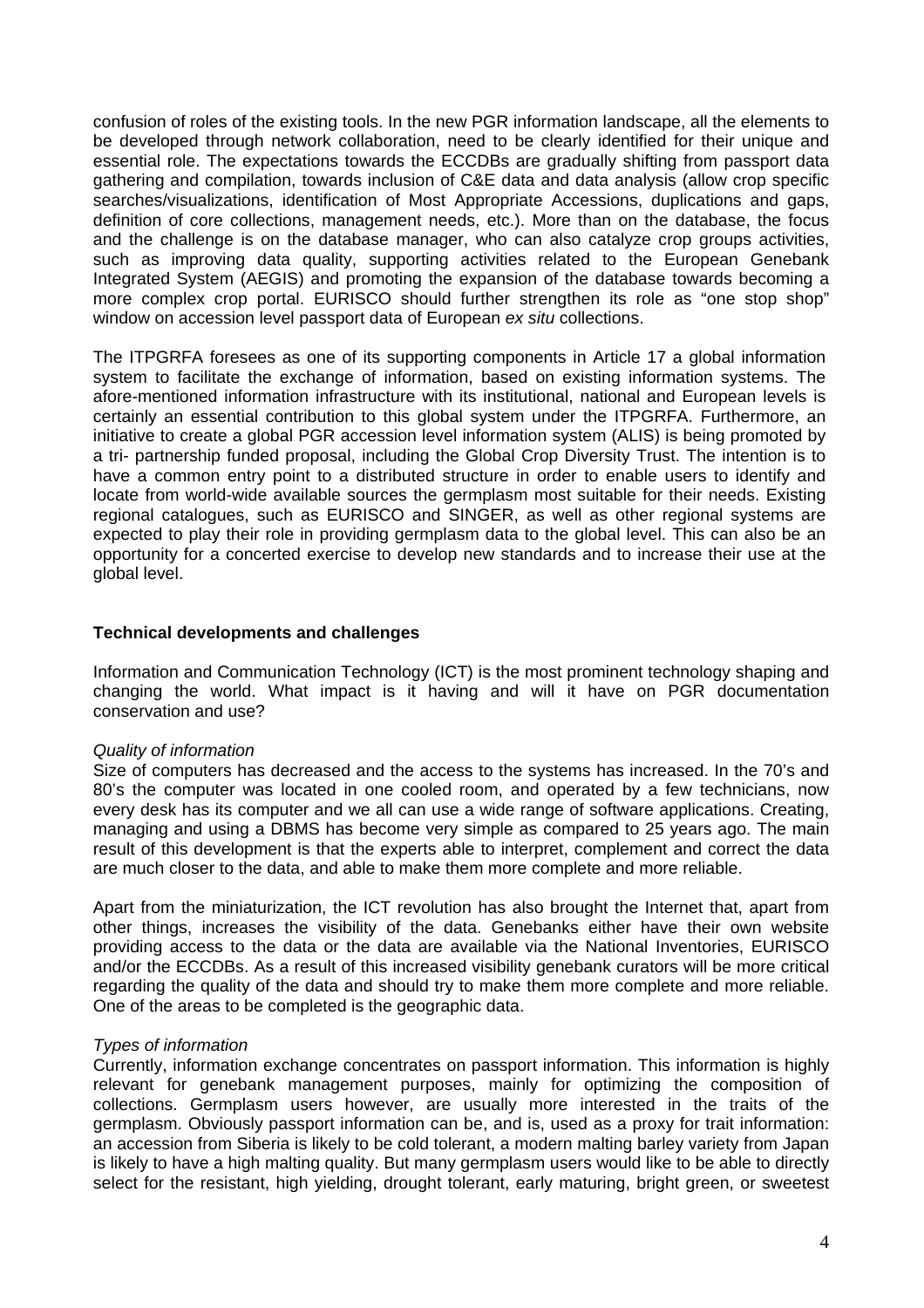accession. There is a range of technical problems involved. The information is rarely available in a computerized form in the genebanks, and if it is, the interpretation of the information is difficult since the phenotype is largely shaped by the environment: an early barley accession from Syria might be very late or not get to flowering in Norway. Another problem is the lack of standardization of the name of the trait and more importantly the methods of measurement in terms of scale (cm vs. 1-9), experimental design (number of replicates), treatment (inoculation, etc.), and many other factors that will influence or even determine the score and its reliability. Bottom line is that at the moment it is very well doable to bring together many sets of results from individual experiments, however combining them in one phenotypic score per accession and trait is very difficult unless the traits are environmentally independent. Since this exercise is so important, many people are working on it, however no simple solution can be offered, and it is therefore not likely that national or European systems will go beyond offering 'raw' C&E data together with comprehensive documentation of experimental environments and used observation methodologies, i.e. the original data sets per experiment. The exchange format however could be much more standardized so that the time required to study the data should be spent on biology rather than informatics.

Other types of information, currently becoming available on a large scale, such as molecular marker data and to a lesser extent information about QTLs and genes, are relatively simpler to provide and should be made available to the user soon as they become available to genebanks. This will require some innovation, but unlike C&E data, is relatively straightforward.

#### **Services**

Thanks to the online access to genebanks, it is now possible in a number of genebanks to better search databases, including the C&E data, look at pictures of the material and order the material on the spot. Material Transfer Agreement (MTA) requirements can be dealt with using click-wrap procedures, and the automated processing of the seed request allows minimal processing time. This is currently possible in only a few genebanks in Europe although the required software is not that complex; in principle any genebank could provide these services to its users, if not today then certainly tomorrow.

# Virtual genebank

As a result of the increased access to the data, the data become more widely distributed and accessible via several interfaces. The distance between data source, storing and curating the data and the user interface, giving access to the data has increased and will continue to do so. Soon, and in some genebanks this is already implemented, the DBMSs will provide direct access to their data to other computers on the Internet. These so-called web-services will allow creating interfaces such as the National Inventories and EURISCO to let the user search many databases simultaneously. At the moment these services are still rather primitive, not beyond the EURISCO functionality, but this can and will be developed further to give the PGR user access to all information (s)he needs, and the possibility to order material without knowing (or caring) where it is maintained. This virtual genebank is very close, just a matter of implementation, the technology is available and already in use in some genebanks in Europe.

For example, the data of CGN or IPK are accessible via the institutional websites, via the National Inventories, via numerous ECCDBs, via EURISCO and via the Global Biodiversity Information Facility (GBIF). They can be searched on-line and downloaded from several locations in several formats, and they are provided as a web-service. Material can be ordered on-line and the MTA can be signed at CGN with a click wrap by any authorized person.

The function of a virtual genebank offers new opportunities also for EURISCO when the European Integrated Genebank Systems (AEGIS), which then will be de facto the virtual European genebank, will be formally established. It should then be possible to search for material which is part of AEGIS, in other words, part of the "European collection".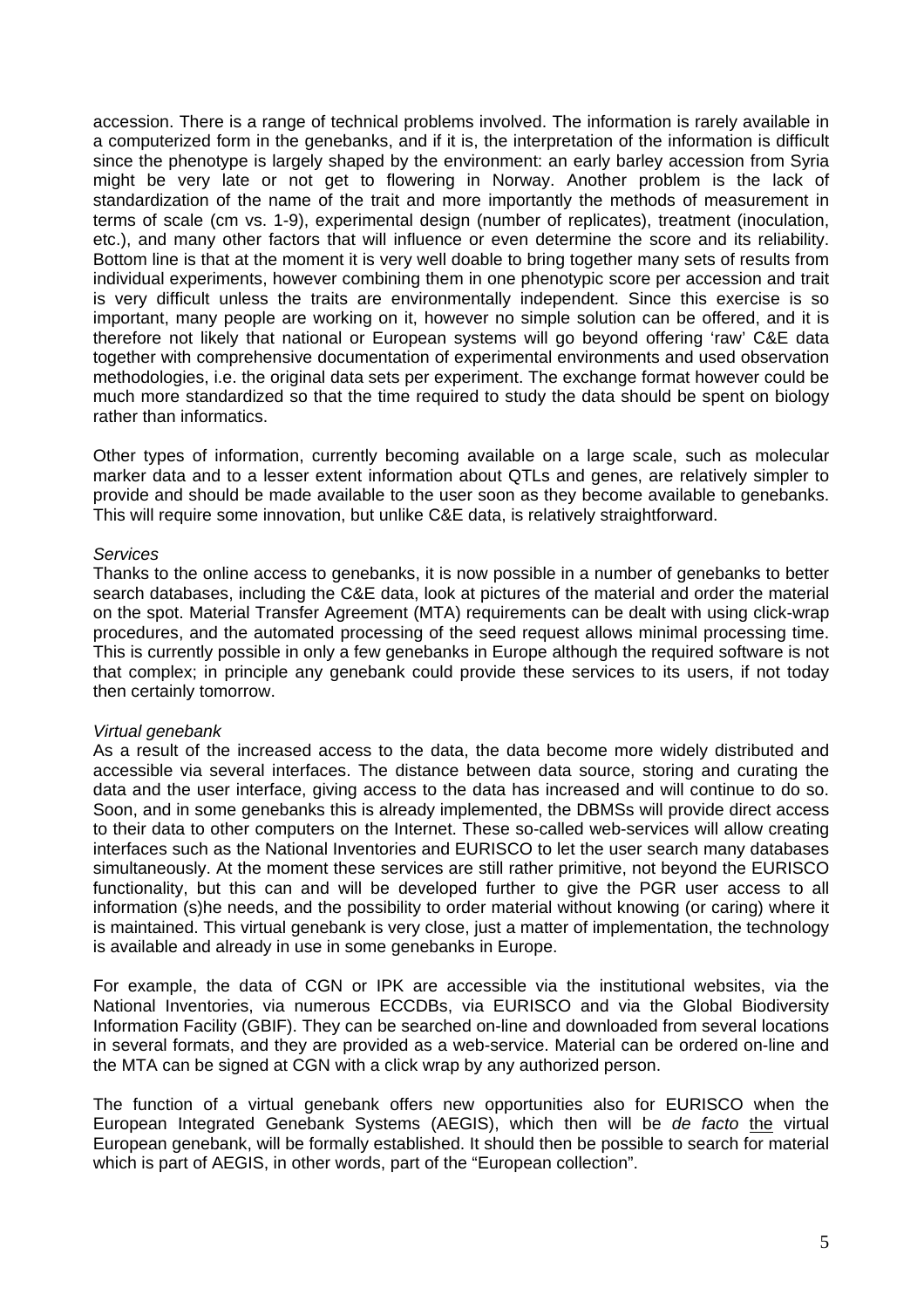#### Crop portals

The breeding community will benefit from a further development of ECCDBs into user-oriented crop portals providing access to information much beyond the present C&E data: all data useful for research and breeding of a particular crop. Standards here seem even less likely to be agreed upon in the near future but a generic approach should be sought to investigate such comprehensive user needs, based upon pilot crop portals to be developed. This will be an extremely useful exercise to facilitate not only access to the material but rather speed up research and breeding itself. Such crop portals may not necessarily stick to national or European borders and may rather draw from existing information sources world-wide. This implies that the creation of these portals should be coordinated with other players in the world such as the International Agricultural Research Centres (IARCs) of the CGIAR, some of which are developing such portals already for their mandate crops. The development of such crop portals could be an extremely useful service offered by European specialists such as the ECCDB managers especially for crops where the IARCs do not focus on and where crops have their origin in Europe or European breeding has a profound interest.

#### Relationship EURISCO – ECCDBs

Due to the difficulty to develop and agree on a European-wide generic approach or even format for C&E data it seems unlikely to integrate C&E data into EURISCO, at present. However, EURISCO could cover passport data and data about distribution and use of germplasm as well as serve as the European platform for registration and reporting for the ITPGRFA. Furthermore, EURISCO could develop interfaces at crop level to bridge over and directly link to the respective crop portals. This would be a transparent and very user-friendly cooperative approach for the information needs under EURISCO, for the breeding research sector and other users' groups. ECCDB managers could take up this as a challenge and make use of their mixed expertise on ICT and crops in developing such user-oriented crop portals. The traditional role of ECCDBs focussing on C&E data storage would therefore convert into a much wider scope and include all information required by the breeders including that on molecular markers, QTLs, genes or even relevant patents. Hence, the traditional database component covering passport and C&E data would be less important within such a crop portal approach and might even be given up in future for the benefit of a more user-oriented approach focussing on the needs of the breeding sector (see Figure 2). It will be possible to fully pursue this scenario provided that EURISCO becomes the most reliable source of passport data. Currently, passport data from institutions in many countries may directly enter the ECCDBs and not EURISCO. This type of data flow generates discrepancies and uncertainty about the actual status and size of the available germplasm resource in Europe. There is a need to further strengthen the role of National Inventories and ensure that national systems provide all the relevant passport data to EURISCO through a clearing house mechanism.

To summarize: there will be better quality data, a higher service level to users and finally a decoupling of maintenance and interfaces with regard to information but also material. This will bring us, the PGR community, a lot closer to the ideal where together we conserve the PGR for future generations and make it accessible, especially for research and breeding.

#### **The next steps**

What do we need to do to make this development go more smoothly?

# **Standards**

To allow an easier exchange of information and the implementation of web-services, more and better standards are needed. This applies to all structures and terms we use in PGR documentation: data models and ontologies for all PGR documentation domains. For example, it will be critical to ensure the wide adoption of Life Science Identifiers (LSID) to uniquely identify each information object. This is not only relevant to Europe but to the entire world, and requires more than a few experts solving the issue; it requires a process involving the PGR documentation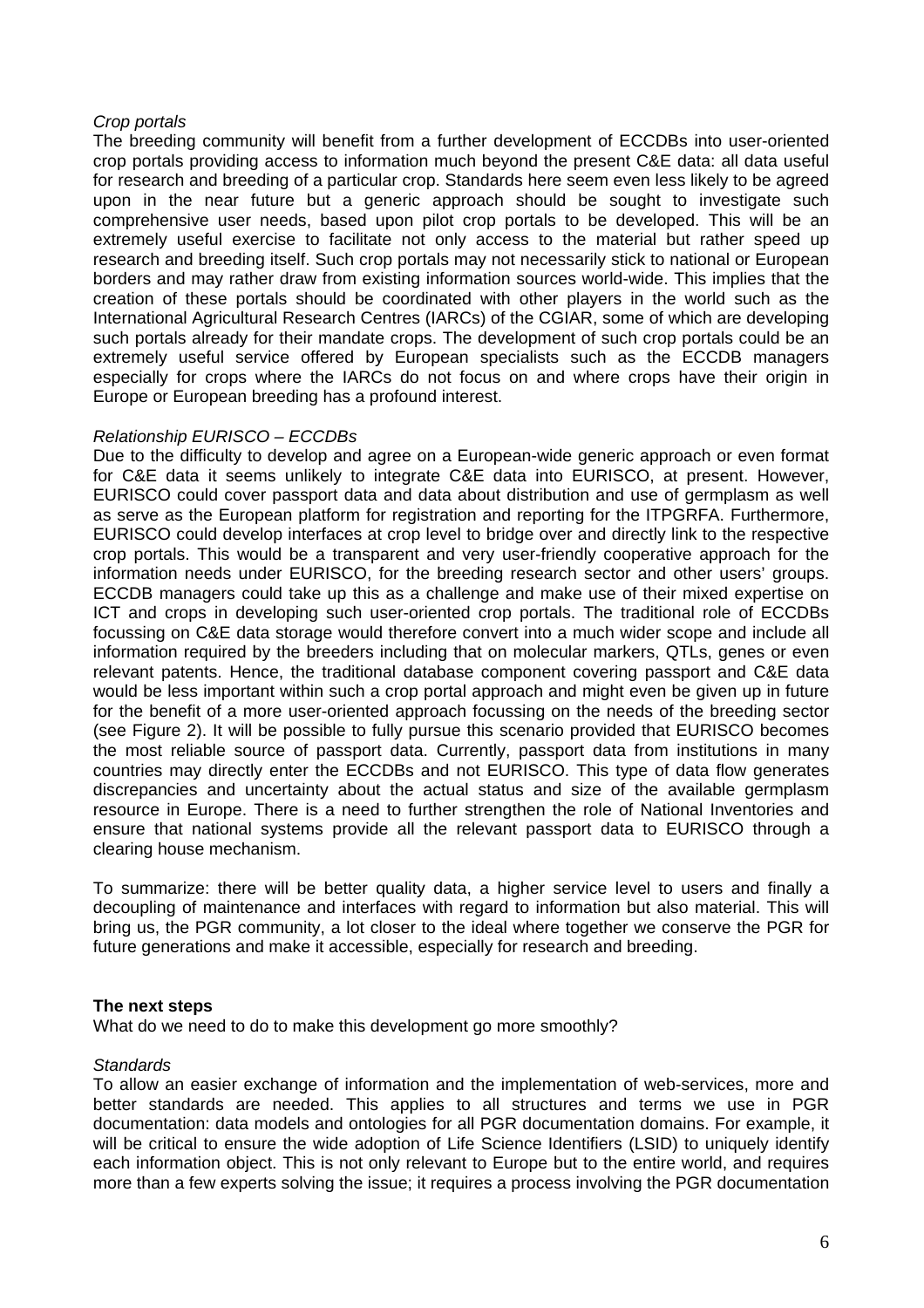community (similar to EPGRIS), where Europe could play a leading role, given the state of technology and the number of actors. However there has been hardly any attempt to maintain the EPGRIS community or create a new genebank documentation community that could be used as a platform for identifying problems, developing standards or creating ownership of existing standards and solutions. Obviously in this regard there is a natural role to play for Bioversity and ECPGR.

### **Technology**

All technology required exists. However, this technology needs to be made more accessible. The easy first step is to create some initial implementations in a few technologically advanced genebanks and share the lessons learned and technology applied, allowing an easier implementation in other genebanks.

However, to make implementation more cost-effective it would be desirable to have a few model systems that can be copied and adjusted to the local requirements. Now every genebank or other germplasm provider has to invest deeply in developing a documentation system. It would be better if we could use each other's solutions and software. Open source technology supports this approach. Currently an initiative of the Secretariat of the ITPGRFA and the Global Crop Diversity Trust aims at developing, in partnership with USDA and Bioversity, an open source genebank documentation system (GRIN-Global, mainly for use in developing countries) that could serve as a kernel around which to develop software that can be used by many, considerably reducing the development costs.

#### Capacity building

Despite the increased access to hardware and software, lack of technical and personal capacity remains a problem in optimally using the available technology, in applying existing solutions. The status of the documentation specialist in genebanks is often lower than that of the curators, and as a result most of PGR meetings in Europe do not involve documentation specialists whereas the area of PGR documentation can be seen as the most important with regard to innovation and integration of genebank activities. There is a clear need for teaching and training materials, teaching workshops, staff exchanges and other capacity building activities if the European PGR community is to gain maximally of the ongoing ICT revolution. These activities should be as open as possible for all working in the field of genetic resources information and documentation, including National Focal Points and CCDB managers.

# **Coordination**

Some of the innovations and steps described above will be driven autonomously by regular genebank or national programs. Some of these will benefit from coordination and collaboration, others will not happen at all without coordination and additional funding. On a European level there is the ECPGR Documentation and Information Network Coordinating Group, with a very limited budget, and the collaboration platform EPGRIS3, a self-funded initiative This will not be sufficient to optimize impact. On a global level the Global Crop Diversity Trust, and CGIARcentered programs such as the Generation Challenge Programme (GCP) and the Global Public Goods Programme (GPG2) are making major steps forwards. However, Europe could benefit more from these programmes if more priority would be given, and more capacity would be made available to PGR documentation at all levels, institutional, national and European levels.

# **Concluding remarks**

The objective of the genebank community is to optimize the PGR conservation and use. The current European collaboration in ECPGR serves this purpose via allowing better coordination of the activities of and collaboration between individual genebanks. AEGIS is an exciting initiative that could bring this coordination and collaboration to the next level. However, as a saying in the computer world goes 'garbage in garbage out', the quality of the combination of elements will not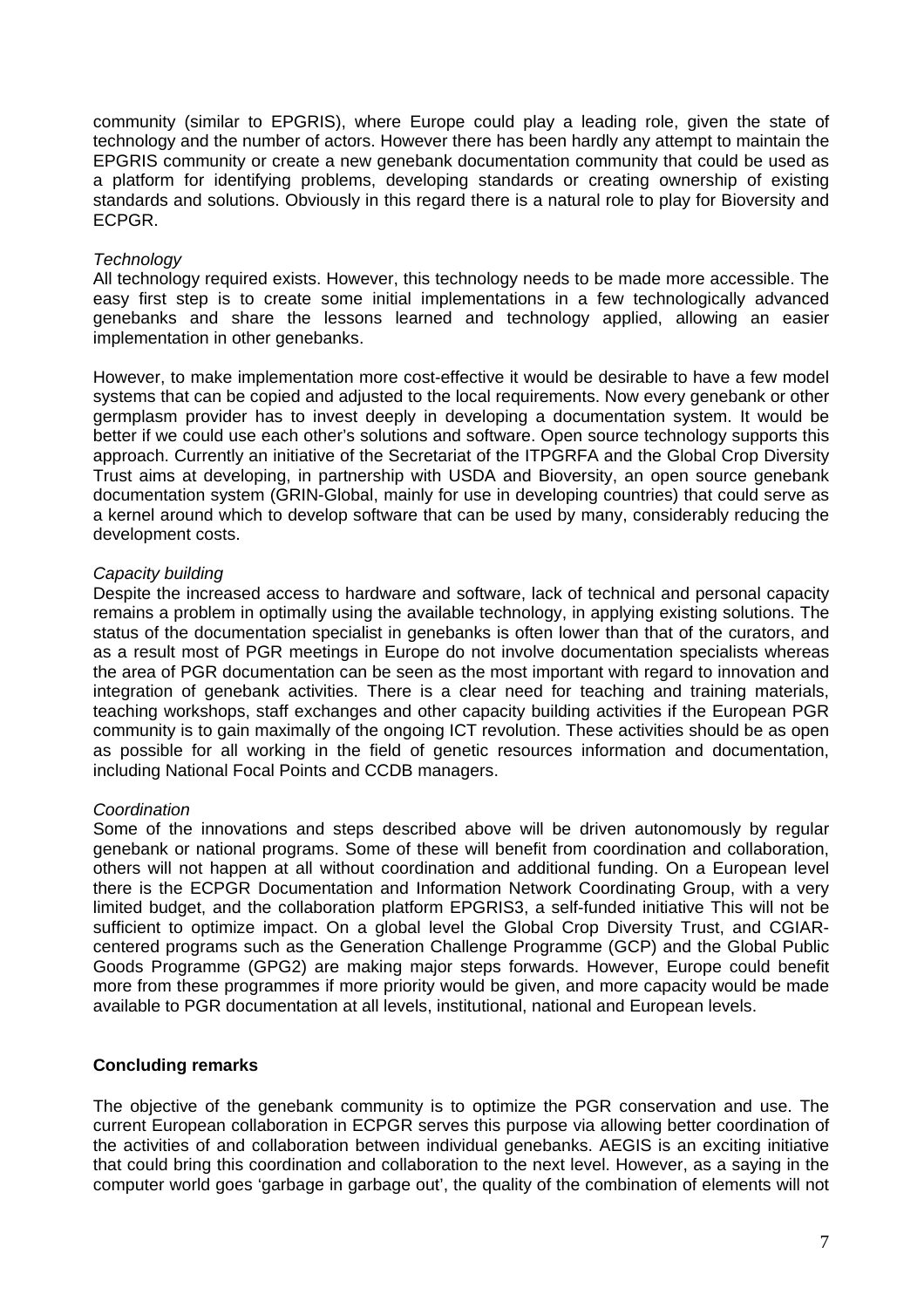be better than the quality of the elements as such. Therefore we need to search for possibilities to increase the quality of the elements, the building blocks of the European PGR community. This has many elements, and obviously the management of the PGR material in local genebanks is the first element to concentrate on. Defining quality standards and setting up quality management and assessment systems is of the first priority and a huge challenge to the community.

We hope to have shown above that improving the PGR documentation, with all the aspects listed, is a good second in terms of potential impact on collaboration in Europe. Options exist: the technology is available, EURISCO is functioning, and EPGRIS showed that it is possible to collaborate. The next decennium might bring a drastic innovation in the way we document our valuable resources and offer our services to the user.

#### **Acknowledgements**

The authors like to acknowledge the valuable input of Eliseu Bettencourt, Sónia Dias, Lothar Freese, Christoph Germeier, Helmut Knüpffer, Markus Oppermann and Andreas Stephanik in the discussions leading to this document.